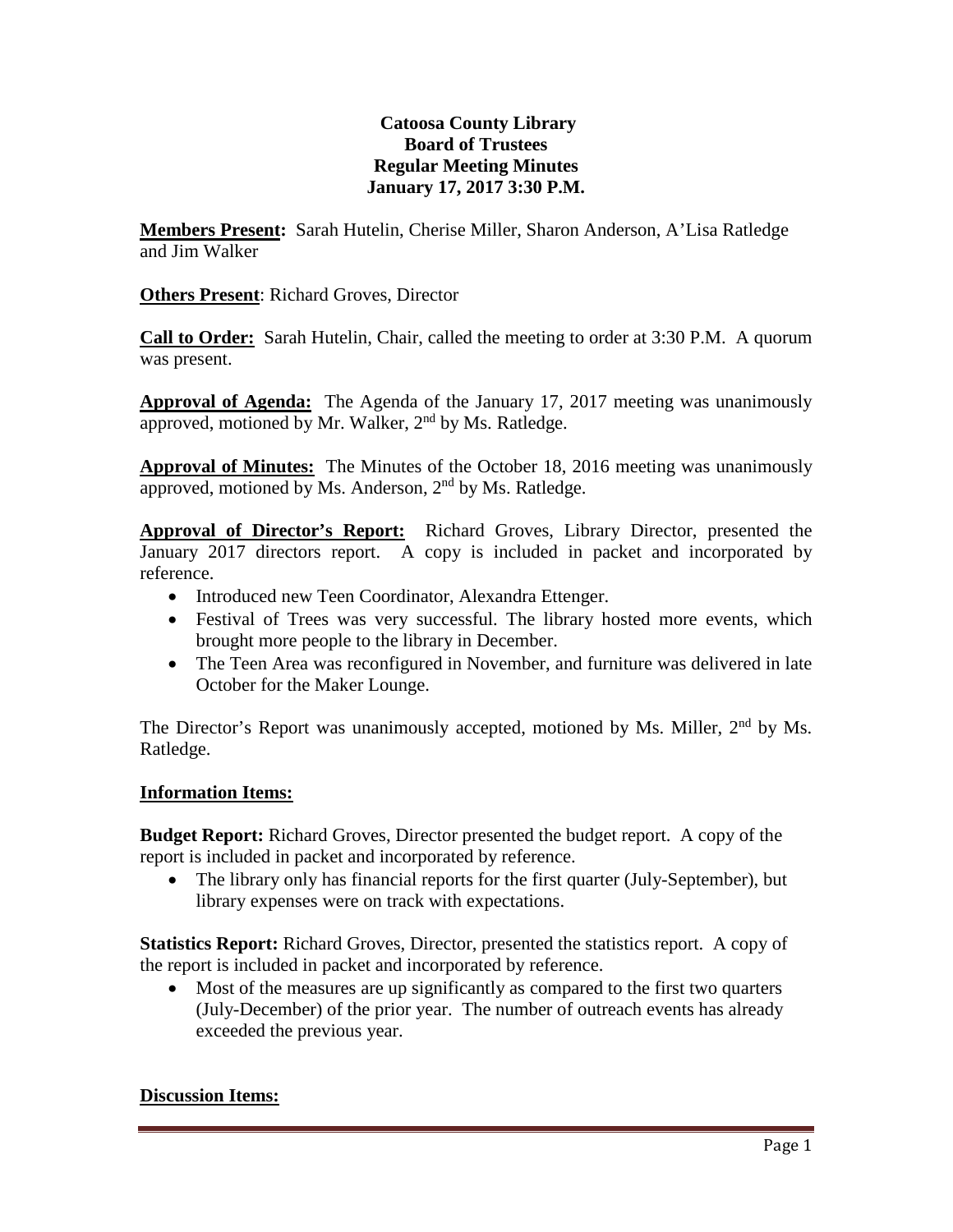Question of having a county vehicle assigned to the library:

The director asked the board for permission to pursue acquiring a vehicle for the library. Mr. Walker stated that the county is regularly acquiring new vehicles and reassigning older vehicles to other departments. He agreed to inquire with the streets department as to the availability of a used vehicle.

### New library signage:

In order to improve visibility, the director asked the board's opinion of having signage installed on the western façade of the library. The board agreed that it was a good idea, but requested more information on various options for size and wording. The director will get several options and report to the board at the next meeting.

### Library storage:

The director asked the board's opinion of storage options for the library. Mr. Walker will investigate if the county has space in a county building.

### **Action Items:**

# **Library 2017 Holidays**

- The director presented a request that the Board approve the list of annual closings for the library that are beyond those already established by the county: the Saturday of Easter weekend, closing early the Wednesday before Thanksgiving, and closing early New Year's Eve.
- It was agreed that the director will inform the board of any dates for staff training, maintenance, etc. that are included in the approved list of closing.
- The item was unanimously approved, motioned by Mr. Walker,  $2<sup>nd</sup>$  by Ms. Ratledge.

# **Board Approval of Meetings and Conferences:**

- The director requested to attend Georgia Public Library day on February  $8<sup>th</sup>$  with no cost to the library. The item was unanimously approved, motioned by Ms. Ratledge, 2nd by Mr. Walker.
- The director requested approval Nancy Zatelli to attend the state catalogers conference February 8-10. The item was unanimously approved, motioned by Ms. Anderson, 2<sup>nd</sup> by Ms. Ratledge.

**Old Business:** None

# **Public Comments**: None

# **Trustee Comments:** None